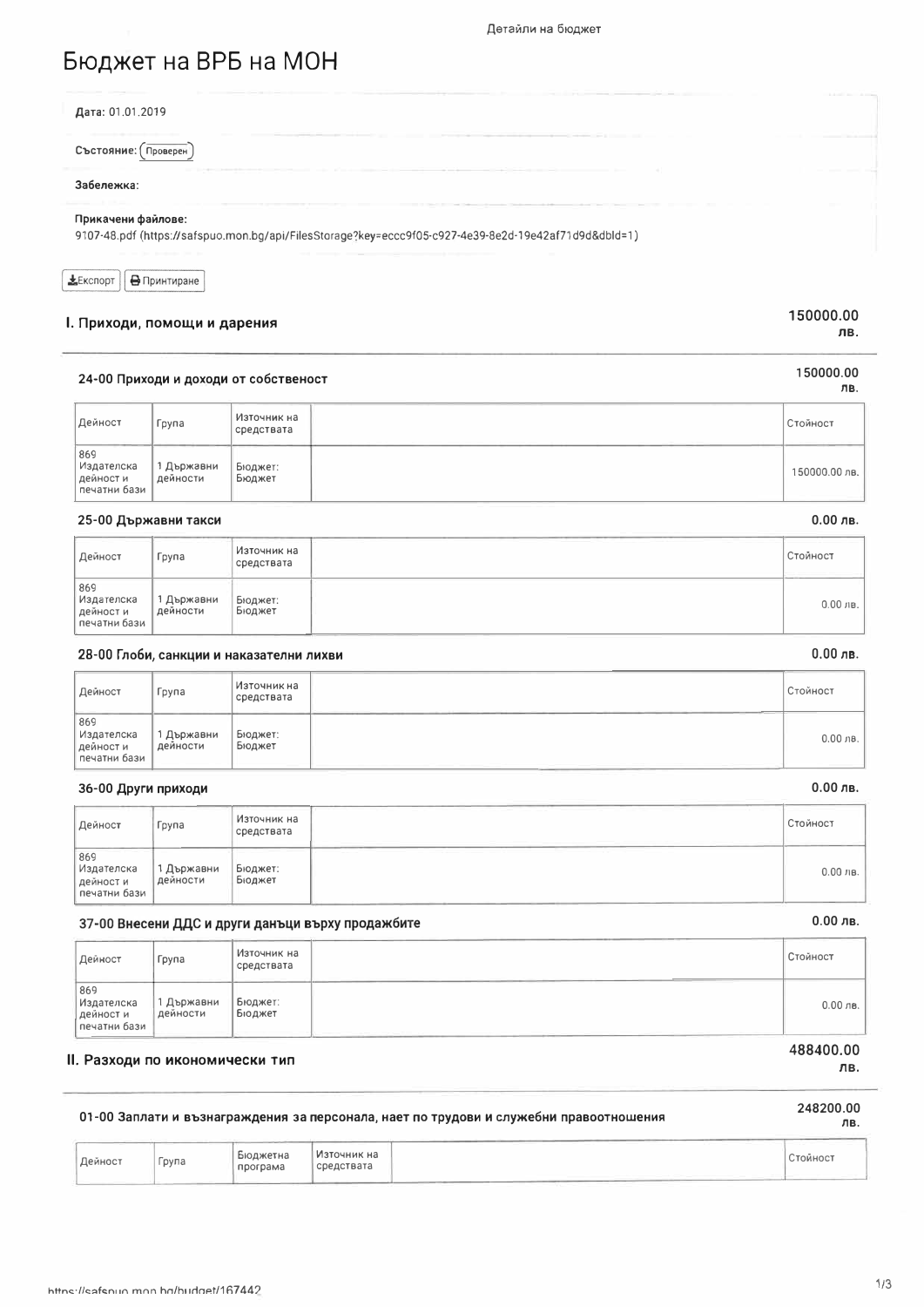Група

https://safspuo.mon.ba/budget/167442

Дейност

| <b>УЧИЛИЩНОТО</b><br>образование | 869<br>Издателска<br>дейност и<br>печатни бази | 1 Държавни<br>дейности | Осигуряване<br>нa<br>качеството в<br>системата на<br>предучилищн<br>ото и | Бюджет:<br>Бюджет |  | 248200.00 |
|----------------------------------|------------------------------------------------|------------------------|---------------------------------------------------------------------------|-------------------|--|-----------|
|                                  |                                                |                        |                                                                           |                   |  |           |

## 02-00 Други възнаграждения и плащания за персонала

| Дейност                                        | Група                  | Бюджетна<br>програма                                                                                   | Източник на<br>средствата | Стойност     |
|------------------------------------------------|------------------------|--------------------------------------------------------------------------------------------------------|---------------------------|--------------|
| 869<br>Издателска<br>дейност и<br>печатни бази | 1 Държавни<br>дейности | Осигуряване<br>на<br>качеството в<br>системата на<br>предучилищн<br>OTO H<br>училициото<br>образование | Бюджет:<br>Бюджет         | 30000.00 лв. |

### 05-00 Задължителни осигурителни вноски от работодатели

| Дейност                                        | Група                | Бюджетна<br>програма                                                                                   | Източник на<br>средствата | Стойност    |
|------------------------------------------------|----------------------|--------------------------------------------------------------------------------------------------------|---------------------------|-------------|
| 869<br>Издателска<br>дейност и<br>печатни бази | Държавни<br>дейности | Осигуряване<br>на<br>качеството в<br>системата на<br>предучилищн<br>OTO M<br>училищното<br>образование | Бюджет:<br>Бюджет         | 49100.00 лв |

#### 10-00 Издръжка

| Дейност                                        | Група                  | Бюджетна<br>програма                                                                                                     | Източник на<br>средствата | Разходи за<br>електронно<br>управление | Стойност      |
|------------------------------------------------|------------------------|--------------------------------------------------------------------------------------------------------------------------|---------------------------|----------------------------------------|---------------|
| 869<br>Издателска<br>дейност и<br>печатни бази | 1 Държавни<br>дейности | Осигуряване<br>на<br>качеството в<br>системата на<br>предучилищн<br>OTO <sub>H</sub><br><b>УЧИЛИЩНОТО</b><br>образование | Бюджет:<br>Бюджет         | $0.00$ лв.                             | 161100.00 лв. |

## 19-00 Платени данъци, такси и административни санкции

| Дейност                                        | Група                    | Бюджетна<br>програма    | Източник на<br>средствата | Стойност   |
|------------------------------------------------|--------------------------|-------------------------|---------------------------|------------|
| 869<br>Издателска<br>дейност и<br>печатни бази | I Държавни<br>  дейности | Училищно<br>образование | Бюджет:<br>Бюджет         | $0.00$ лв. |

#### 40-00 Стипендии

| Дейност                                        | Група                | Бюджетна<br>програма                                                        | Източник на<br>средствата | Стойност   |
|------------------------------------------------|----------------------|-----------------------------------------------------------------------------|---------------------------|------------|
| 869<br>Издателска<br>дейност и<br>печатни бази | Държавни<br>дейности | Улесняване<br>на достъпа<br>до<br>образование.<br>Приобщаваш<br>образование | Бюджет:<br>Бюджет         | $0.00$ лв. |

### 43-00 Субсидии и други текущи трансфери за нефинансови предприятия

Бюджетна

програма

| Дейност                                          | Група                | Бюджетна<br>програма    | <sub>I</sub> Източник на<br>средствата | Стойност   |
|--------------------------------------------------|----------------------|-------------------------|----------------------------------------|------------|
| 869<br>Издателска<br>  дейност и<br>печатни бази | Държавни<br>дейности | Училишно<br>образование | Бюджет:<br>Бюджет                      | $0.00$ лв. |

#### 46-00 Разходи за членски внос и участие в нетърговски организации и дейности

Източник на

средствата

# Стойност

 $0.00$  лв.

#### 30000.00 лв.

49100.00

ЛВ.

# 161100.00 ЛВ.

 $0.00$  лв.

 $0.00$  лв.